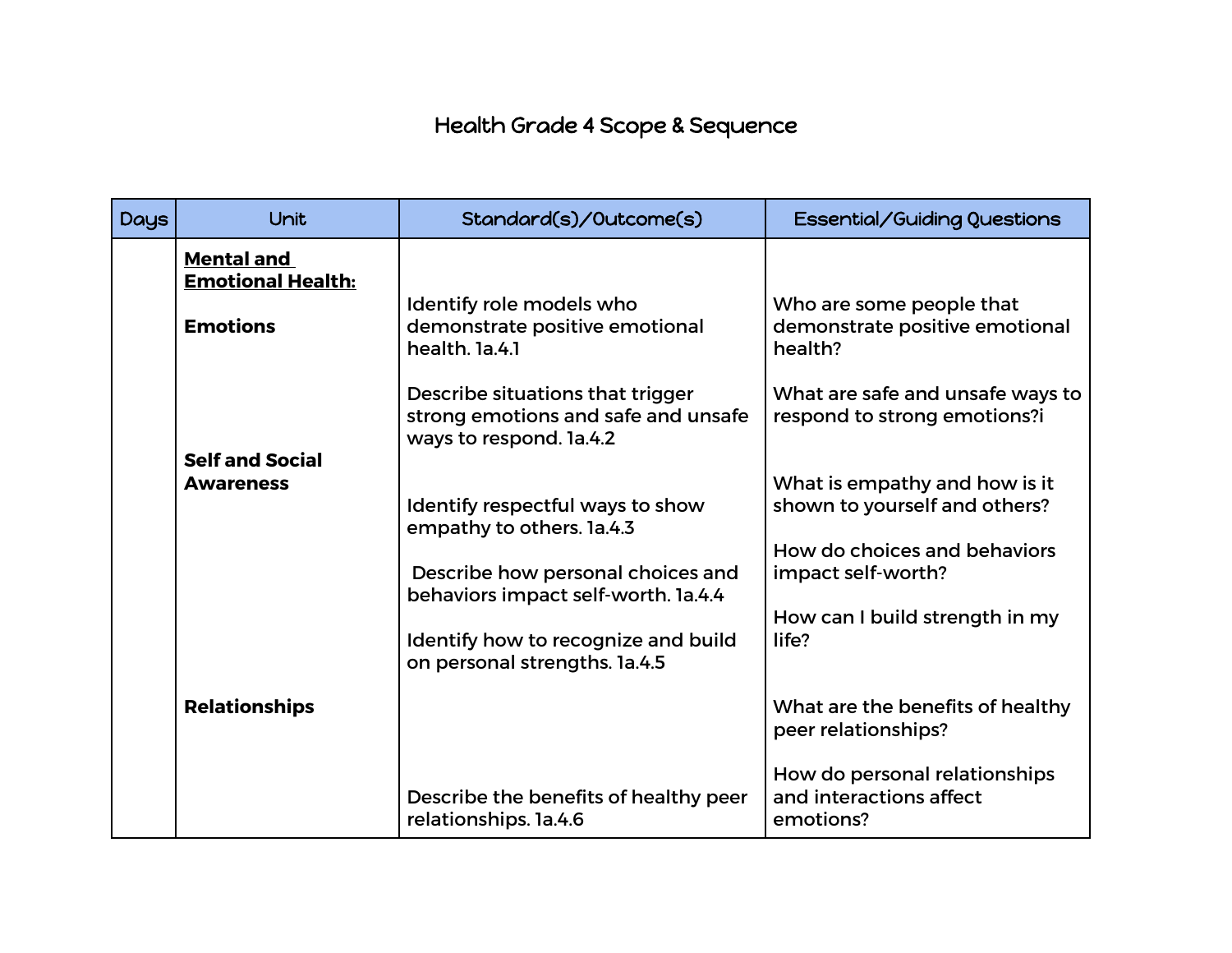| <b>Trusted Adults</b>                                                  | Describe how relationships and<br>interactions with others affect<br>emotions. 1a.4.7                              | How can trusted adults help<br>someone deal with difficult<br>emotions and/or situations?                              |
|------------------------------------------------------------------------|--------------------------------------------------------------------------------------------------------------------|------------------------------------------------------------------------------------------------------------------------|
| <b>Stress and Anxiety</b>                                              | Identify ways trusted adults can help<br>you or someone else deal with<br>difficult emotions or situations. 1a.4.8 | What are physical and emotional<br>reactions to stress?                                                                |
|                                                                        |                                                                                                                    | How do you respond to stress?                                                                                          |
| <b>Depression</b><br><b>Awareness and</b><br><b>Suicide Prevention</b> | <b>Explain physical and emotional</b><br>reactions to stress, 1a.4.9                                               |                                                                                                                        |
|                                                                        | Identify the need to discuss long-<br>lasting troublesome feelings with a<br>trusted adult. 1a.4.10                | Why is it important to discuss<br>troublesome feelings with a<br>trusted adult?                                        |
| Teasing, bullying,<br>harassment.<br>discrimination, and<br>violence   | Identify troublesome feelings and<br>signals for support for which<br>someone should seek help. la.4.11            | What are some feelings and<br>signals that a person might show<br>when they need to seek help<br>from a trusted adult? |
|                                                                        | Explain the importance of telling a<br>trusted adult if someone is in danger<br>of hurting themselves or others.   | Why is it important to tell a<br>trusted adult if someone is in                                                        |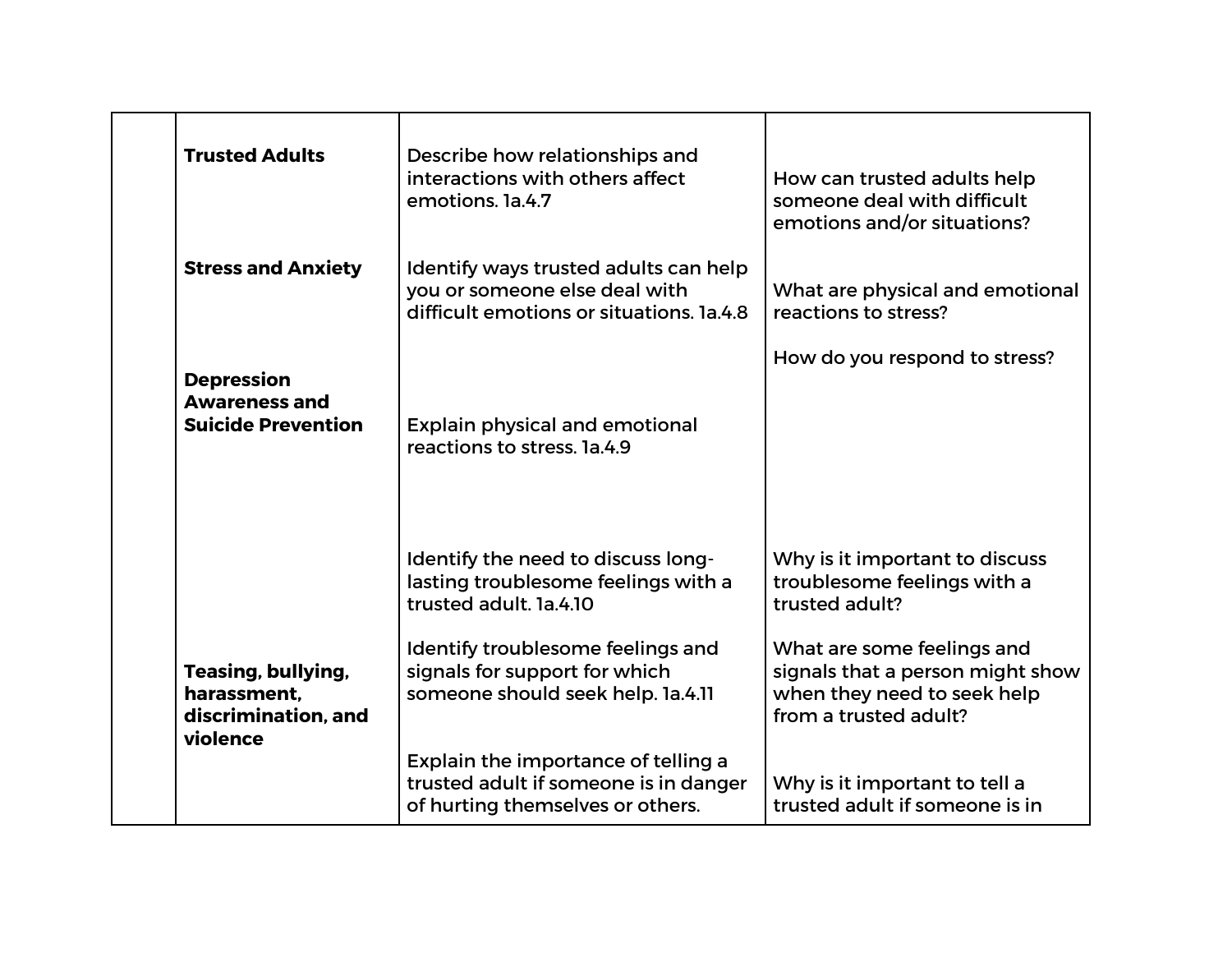|                       | 1a.4.12                                                                                                     | danger of hurting themselves or<br>others?                                                              |
|-----------------------|-------------------------------------------------------------------------------------------------------------|---------------------------------------------------------------------------------------------------------|
|                       | Identify when to report aggression,<br>bullying, or violence. 1a.4.13                                       | What does bullying look like?                                                                           |
| <b>Body image</b>     | Demonstrate what to do if you or<br>someone else is being bullied. 1a.4.14                                  | When should you report<br>aggression, bullying, or violence<br>to a trusted adult?                      |
| <b>Grief and Loss</b> | Describe the impact of conflict,<br>discrimination, and violence on<br>mental and emotional health. 1a.4.15 | What is the impact of conflict,<br>discrimination, and violence on<br>mental and emotional health?      |
|                       | Describe how to use non-violent<br>means to solve interpersonal conflict.<br>1a.4.16                        | What are some non-violent ways<br>to solve conflict with others?                                        |
|                       | Describe how peers, media, family,<br>society, and culture influence ideas<br>about body. la.4.17           | How do peers, media, family,<br>society, and culture influence a<br>person's ideas about body<br>image? |
|                       | Describe feelings and emotions<br>associated with loss and grief. 1a.4.18                                   | What are feelings and emotions<br>associated with loss and grief?                                       |
|                       |                                                                                                             | How can I manage strong<br>emotions: including those<br>associated with loss and grief?i                |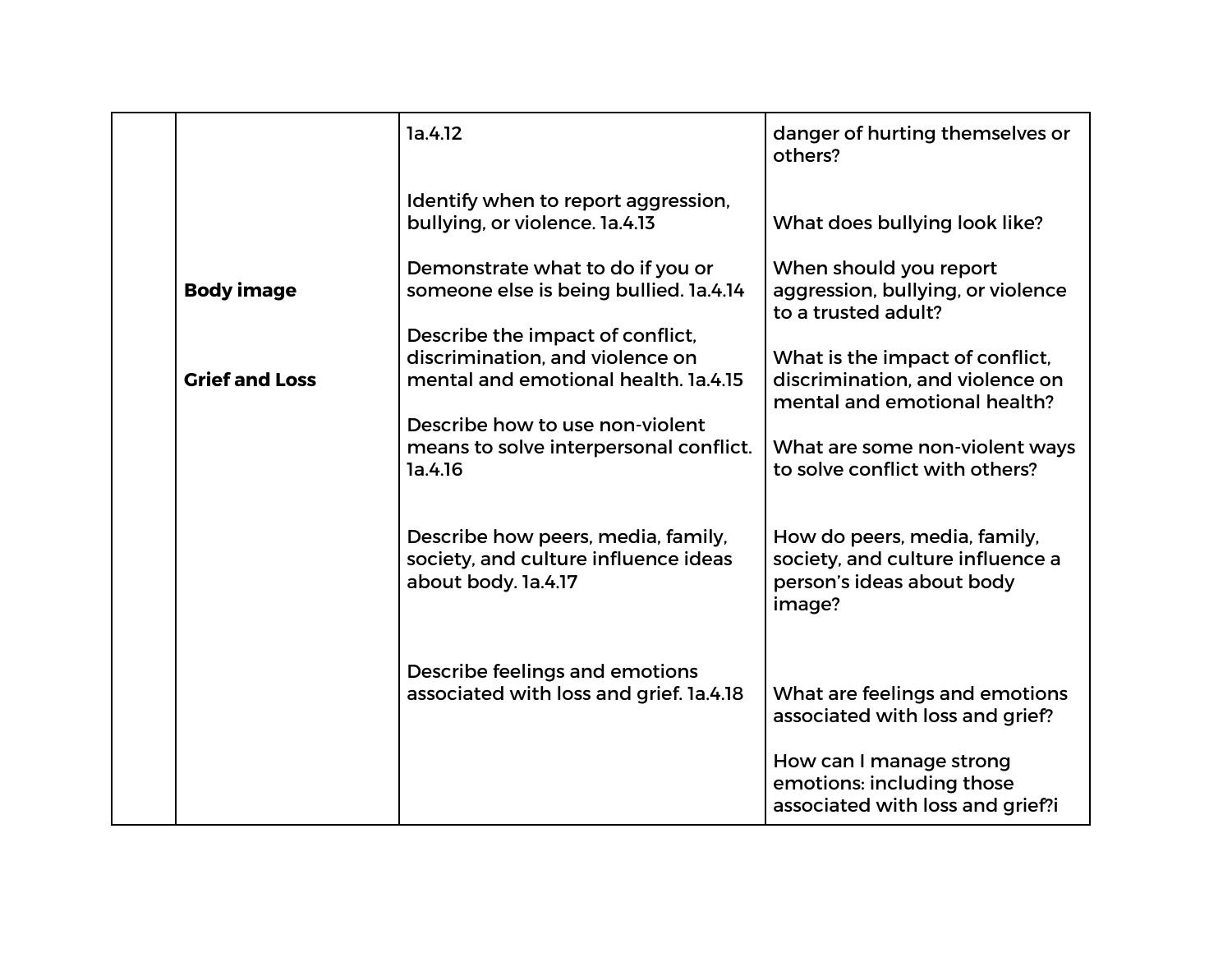| <b>Substance Abuse</b><br><b>Prevention</b><br><b>Medicines</b> | <b>Explain the benefits of medicines</b><br>when used correctly. 1b.4.1<br>Describe potential risks associated<br>with inappropriate use of over the-<br>counter and prescription medicines<br>including addiction. 1b.4.2<br>Explain the difference between | What are the benefits and<br>cautions associated with using<br>medicine?<br>What is addiction?<br>What are the differences<br>between medicines, legal drugs,<br>and illegal drugs? |
|-----------------------------------------------------------------|--------------------------------------------------------------------------------------------------------------------------------------------------------------------------------------------------------------------------------------------------------------|-------------------------------------------------------------------------------------------------------------------------------------------------------------------------------------|
|                                                                 | medicines, legal drugs, and illegal<br>drugs. 1b.4.3                                                                                                                                                                                                         |                                                                                                                                                                                     |
| <b>Household Products</b>                                       | Recognize that products can be<br>harmful to self and others if<br>absorbed, inhaled, or ingested. 1b.4.4                                                                                                                                                    | What can happen if products are<br>absorbed, inhaled, or ingested<br>into the body?                                                                                                 |
| Alcohol, nicotine,<br>caffeine                                  |                                                                                                                                                                                                                                                              |                                                                                                                                                                                     |
|                                                                 | Identify short and long-term effects                                                                                                                                                                                                                         | What are the short and long<br>term effects of alcohol?                                                                                                                             |
| <b>Environmental</b><br><b>Literacy</b>                         | of alcohol and nicotine. 1b.4.5                                                                                                                                                                                                                              | What are the short and long<br>term effects of nicotine?                                                                                                                            |
|                                                                 | Identify the environmental impact of                                                                                                                                                                                                                         | What impact do alcohol and<br>nicotine products have on the                                                                                                                         |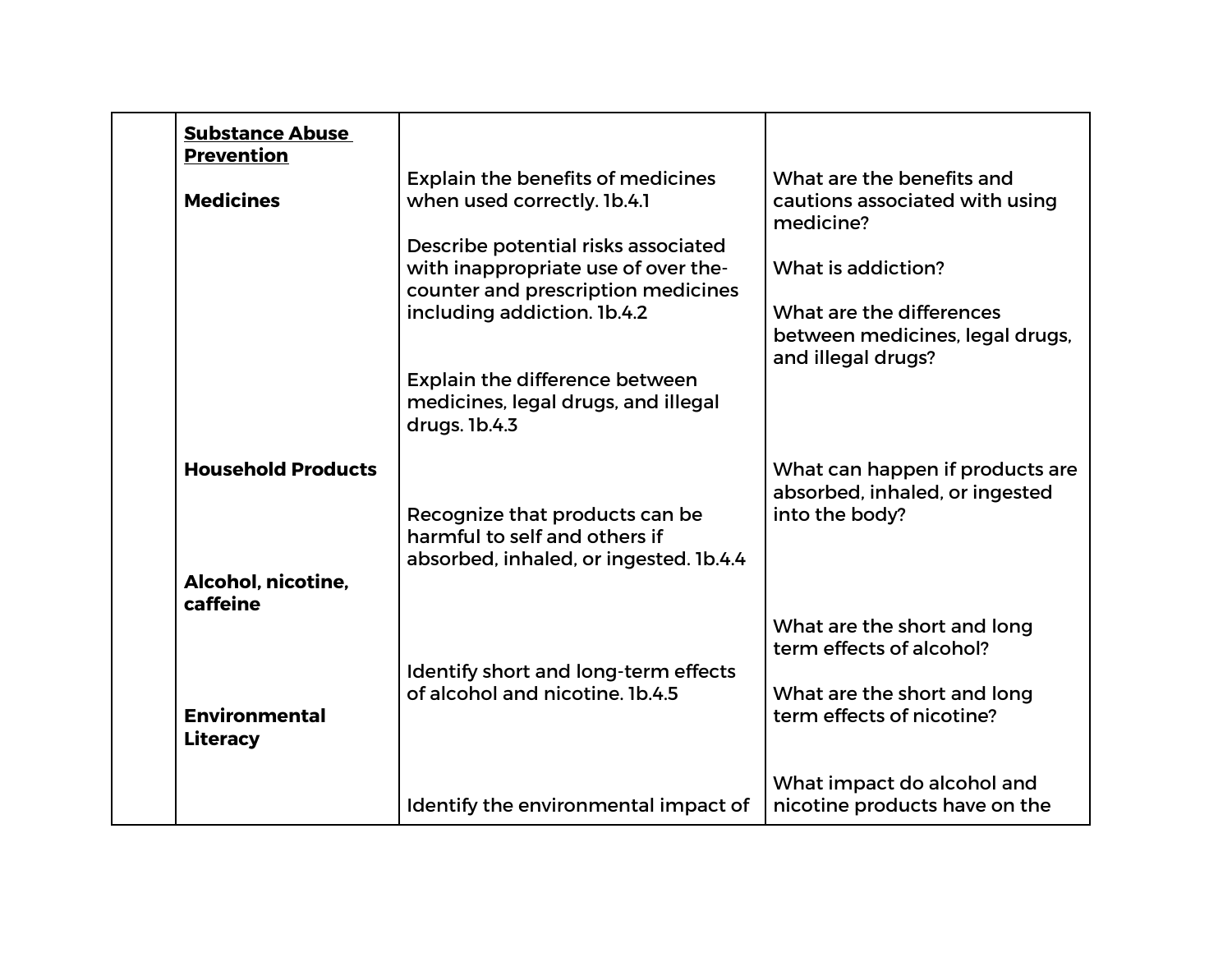|                                                                 | alcohol and nicotine products. 1b.4.6                                                                                                                                                                                                                                 | environment?                                                                                                                                                         |
|-----------------------------------------------------------------|-----------------------------------------------------------------------------------------------------------------------------------------------------------------------------------------------------------------------------------------------------------------------|----------------------------------------------------------------------------------------------------------------------------------------------------------------------|
| <b>Healthy Eating:</b>                                          |                                                                                                                                                                                                                                                                       | <b>Healthy Eating Unit Essential</b><br><b>Questions:</b>                                                                                                            |
| <b>Nutritious foods and</b><br><b>beverages</b><br><b>Water</b> | Explain the importance of eating a<br>variety of nutritious foods. le.4.1<br>Identify the benefits of eating a wide<br>variety of foods as they relate to<br>nutrient categories. le.4.2<br>Summarize the benefits of eating a<br>variety of nutritious foods. le.4.3 | Why is it important to eat a<br>variety of nutritious foods?<br>What are the benefits of eating a<br>wide variety of foods?<br>How do nutrients benefit the<br>body? |
|                                                                 | Explain the benefits of drinking water<br>versus other beverages. 1e.4.4                                                                                                                                                                                              | What are the benefits of drinking<br>water?                                                                                                                          |
| <b>Moderation and "all</b><br>foods fit"                        |                                                                                                                                                                                                                                                                       | Compare the benefits of drinking<br>water versus other beverages.                                                                                                    |
|                                                                 | <b>Explain nutritious eating patterns</b><br>and the importance of consistent<br>meals and snacks, 1e.4.5<br>Analyze the benefits of eating in<br>moderation and in line with the idea<br>that "all foods fit." le.4.6                                                | Why is it important to eat<br>consistent meals and snacks?<br>What is moderation?<br>How can I practice moderation<br>when making food choices?                      |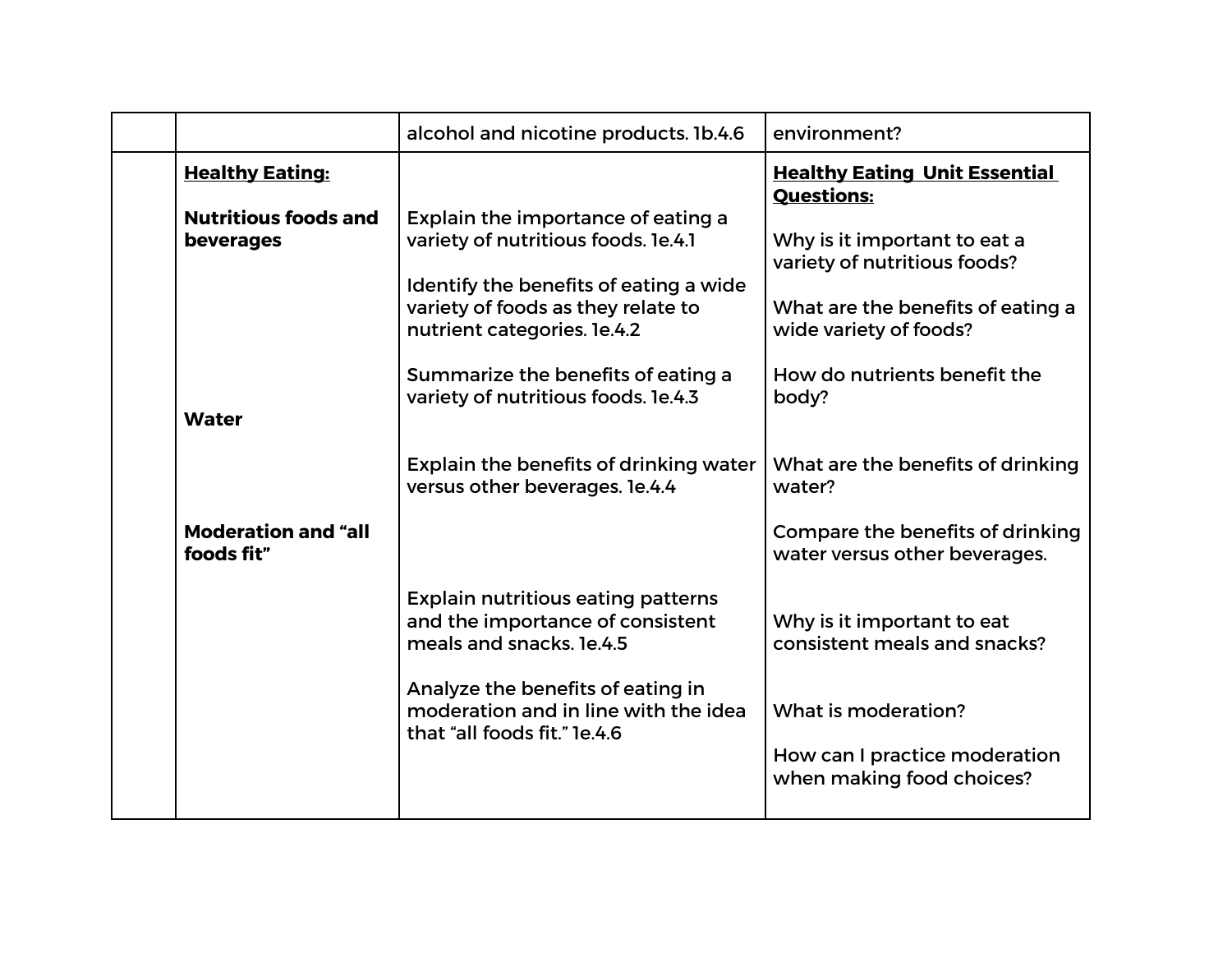|                                                  |                                                                                                                                                                                                                                                                                                                                           | How do various foods fit into<br>your lifestyle?                                                                                                                                                                                |
|--------------------------------------------------|-------------------------------------------------------------------------------------------------------------------------------------------------------------------------------------------------------------------------------------------------------------------------------------------------------------------------------------------|---------------------------------------------------------------------------------------------------------------------------------------------------------------------------------------------------------------------------------|
| <b>Safety and Violence</b><br><b>Prevention:</b> |                                                                                                                                                                                                                                                                                                                                           | <b>Safety and Violence Prevention</b><br><b>Unit Essential Questions:</b>                                                                                                                                                       |
| <b>Safety and injuries</b>                       | List ways to prevent injuries in the<br>community. 1d.4.1                                                                                                                                                                                                                                                                                 | What are some steps to prevent<br>injuries from happening?                                                                                                                                                                      |
|                                                  | Identify ways to reduce injuries from<br>animals and insect bites and stings.<br>1d.4.2                                                                                                                                                                                                                                                   | How can animal and insect<br>bites/stings be prevented and<br>treated?                                                                                                                                                          |
| <b>Accessing Trusted</b><br><b>Adults</b>        | Identify safety precautions for playing<br>and working outdoors in different<br>kinds of weather and climates. 1d.4.3                                                                                                                                                                                                                     | What are some precautions to<br>take while working outside or<br>playing outdoors in different<br>kinds of weather and climates?                                                                                                |
|                                                  | Explain the importance of sharing all<br>information with parents, guardians,<br>or trusted adults. 1d.4.4<br>Create a list of trusted<br>people/community resources to<br>notify or contact if sexual<br>mistreatment, grooming,<br>harassment, abuse, assault, and/or<br>exploitation occur. 1d.4.5<br>Demonstrate verbal and nonverbal | Why is it important to share<br>information with parents,<br>guardians, an/or trusted adults?<br>Who can I contact for concerns<br>about unsafe, scary, or harmful<br>situations?<br>How can I ask a trusted adult for<br>help? |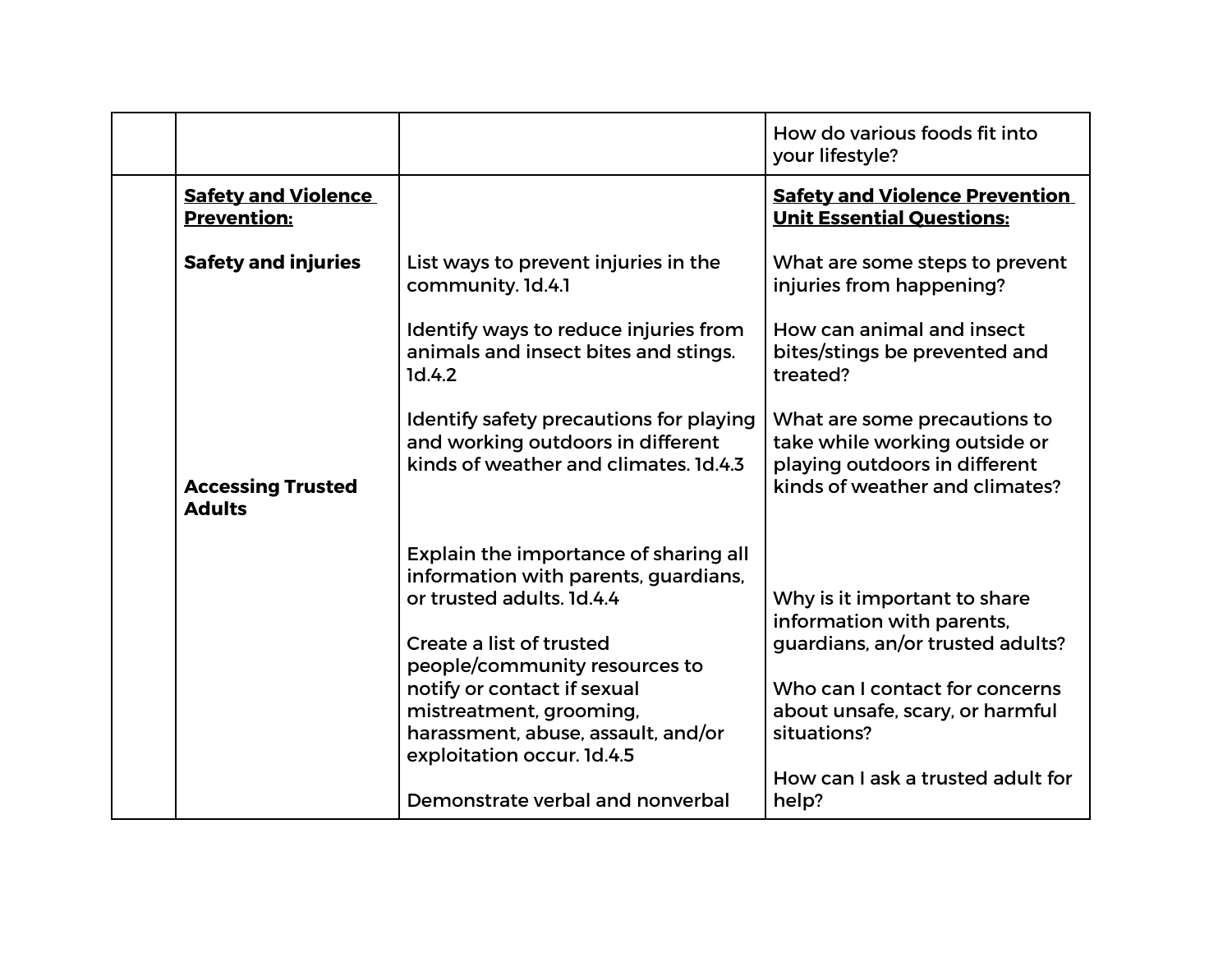| <b>Technology Safety</b><br><b>Boundaries and</b><br><b>Consent</b> | ways to ask trusted adults for help,<br>including how to report unsafe, scary<br>or harmful situations in the home.<br>school, or community. 1d.4.6<br>Identify words and actions that<br>appropriately express affection or<br>other positive feelings toward trusted<br>adults and other important people.<br>1d.4.7 | How can I report an unsafe,<br>scary, or harmful situation?<br>How can I express affection or<br>positive feelings toward others?                              |
|---------------------------------------------------------------------|------------------------------------------------------------------------------------------------------------------------------------------------------------------------------------------------------------------------------------------------------------------------------------------------------------------------|----------------------------------------------------------------------------------------------------------------------------------------------------------------|
|                                                                     | Recognize the ways in which<br>technology and media can impact<br>physical and emotional safety. 1d.4.8                                                                                                                                                                                                                | How do technology and media<br>impact physical and emotional<br>safety?<br>What is meant by privacy?                                                           |
| <b>Discrimination and</b><br><b>Violence</b>                        | Explain age-appropriate privacy.<br>1d.4.9<br>Explain the relationship between<br>consent, personal boundaries, and<br>bodily autonomy. 1d.4.10<br>Demonstrate how to set and respect<br>healthy boundaries online and face-                                                                                           | What is consent?<br>What are your personal<br>boundaries?<br>What are your body boundaries?<br>How can you establish healthy<br>boundaries online and face-to- |
| <b>Bystander</b><br><b>Intervention and</b>                         | to-face, 1d.4.11                                                                                                                                                                                                                                                                                                       | face?                                                                                                                                                          |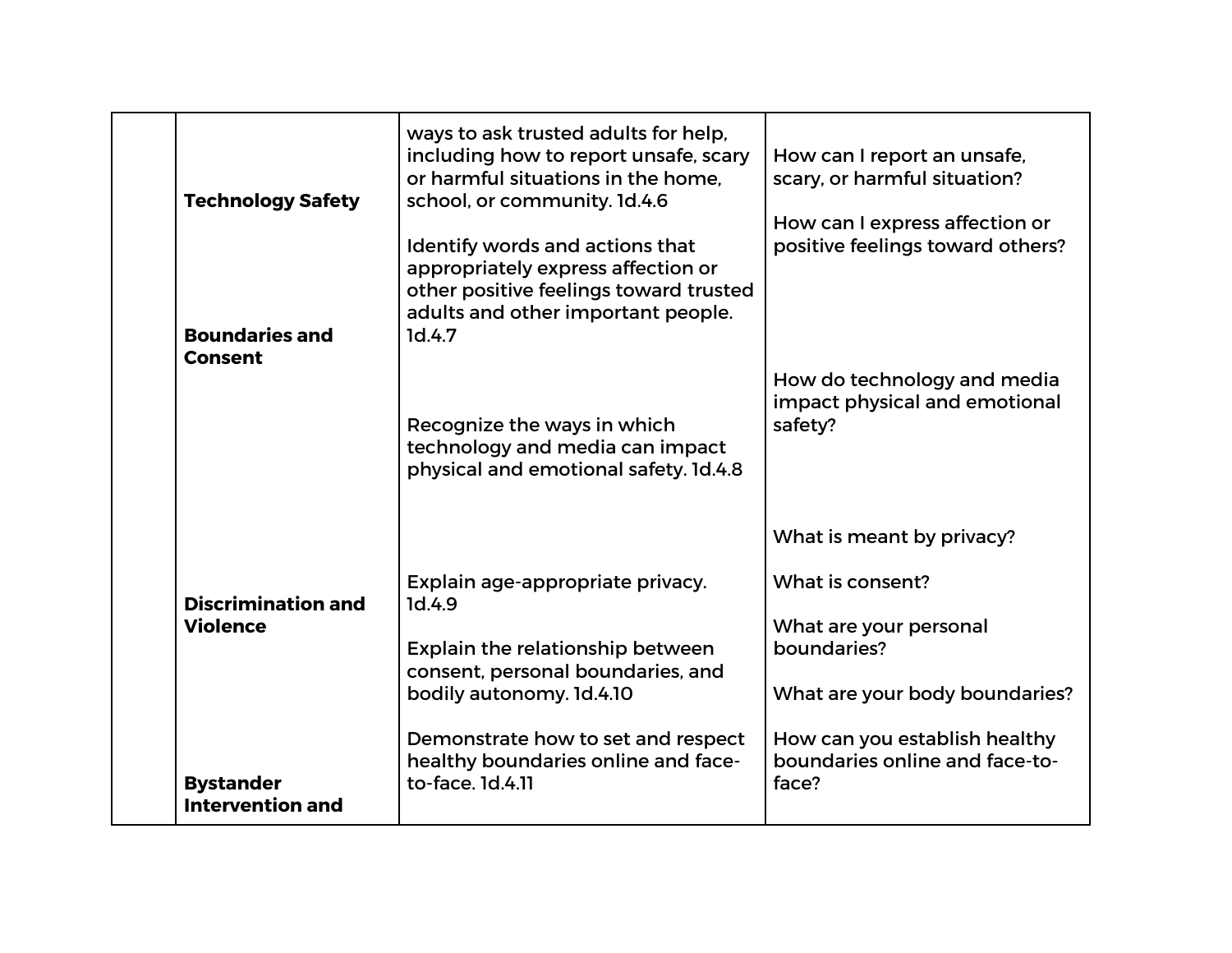| <b>Victims</b>                   | <b>Compassion for</b>                                                        | Describe prejudice, discrimination,<br>and bias, 1d.4.12                                                                                                                                                                                        | What is prejudice?<br>What is discrimination?<br>What is bias?                                                                                                                                                                 |
|----------------------------------|------------------------------------------------------------------------------|-------------------------------------------------------------------------------------------------------------------------------------------------------------------------------------------------------------------------------------------------|--------------------------------------------------------------------------------------------------------------------------------------------------------------------------------------------------------------------------------|
|                                  |                                                                              | Demonstrate what to say and do<br>when witnessing or experiencing<br>something that feels uncomfortable,<br>unsafe, or disrespectful. 1d.4.17<br>Explain that it is never a person's fault<br>if someone causes them to feel<br>unsafe, 1d.4.18 | What can you say and do when<br>witnessing or experiencing<br>something that feels<br>uncomfortable, unsafe, or<br>disrespectful?<br>Understand that it is never a<br>person's fault if someone causes<br>them to feel unsafe. |
| <b>Healthy</b><br><b>Consent</b> | <b>Family Life and</b><br><b>Human Sexuality</b><br><b>Relationships and</b> | Identify parents, caregivers, or other<br>trusted adults (e.g., counselors and<br>other health care professionals) that<br>students can talk with about<br>relationships, puberty, and health.<br>1c.4.1<br>Explain the relationship between    | Who are some trusted adults<br>that you can talk to about your<br>body and how it is growing and<br>changing?<br>What is consent?                                                                                              |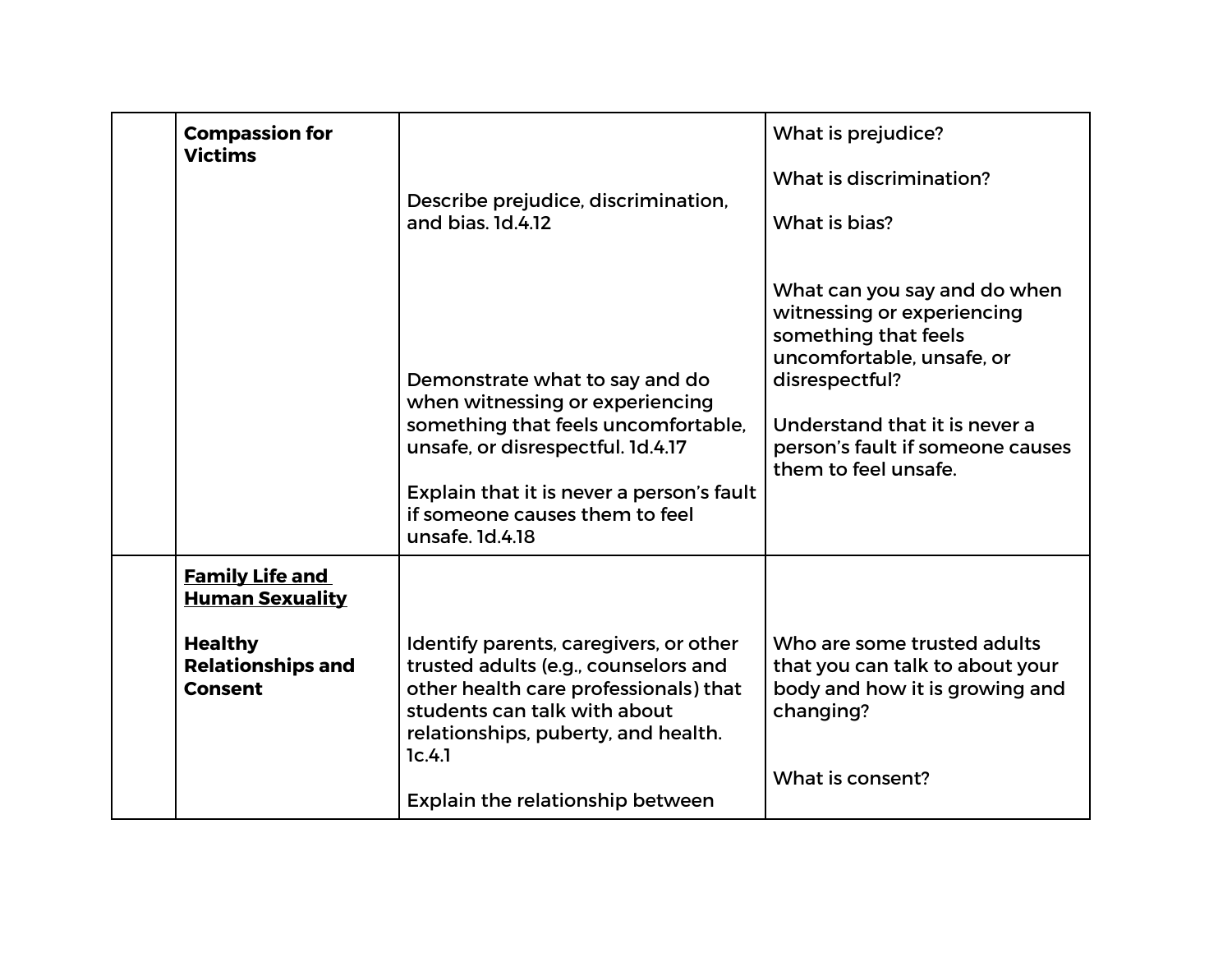|                                                                      | consent, personal boundaries, and<br>bodily autonomy. 1c.4.2                                                                                    | What are your personal<br>boundaries?                                                                               |
|----------------------------------------------------------------------|-------------------------------------------------------------------------------------------------------------------------------------------------|---------------------------------------------------------------------------------------------------------------------|
|                                                                      |                                                                                                                                                 | What are your body boundaries?                                                                                      |
| <b>Puberty and</b><br><b>Adolescent Sexual</b><br><b>Development</b> | Identify the physical, social, and<br>emotional changes that occur during                                                                       | How can you communicate your<br>personal boundaries and body<br>boundaries to others?                               |
|                                                                      | puberty. 1c.4.4                                                                                                                                 | What physical changes occur<br>during puberty?                                                                      |
|                                                                      |                                                                                                                                                 | What social changes occur<br>during puberty?                                                                        |
|                                                                      | Explain how the onset and<br>progression of puberty varies<br>considerably. 1c.4.5                                                              | What emotional changes occur<br>during puberty?                                                                     |
|                                                                      | Identify human reproductive systems<br>including medically accurate names<br>for internal and external genitalia<br>and their functions. 1c.4.6 | Understand that the onset and<br>progression of puberty varies<br>from person to person.                            |
|                                                                      |                                                                                                                                                 | Understand that your body will<br>begin puberty and progress<br>through puberty at a rate that is<br>right for you. |
|                                                                      |                                                                                                                                                 | What are the parts of the human<br>reproductive system?                                                             |
|                                                                      |                                                                                                                                                 | What is the function of the                                                                                         |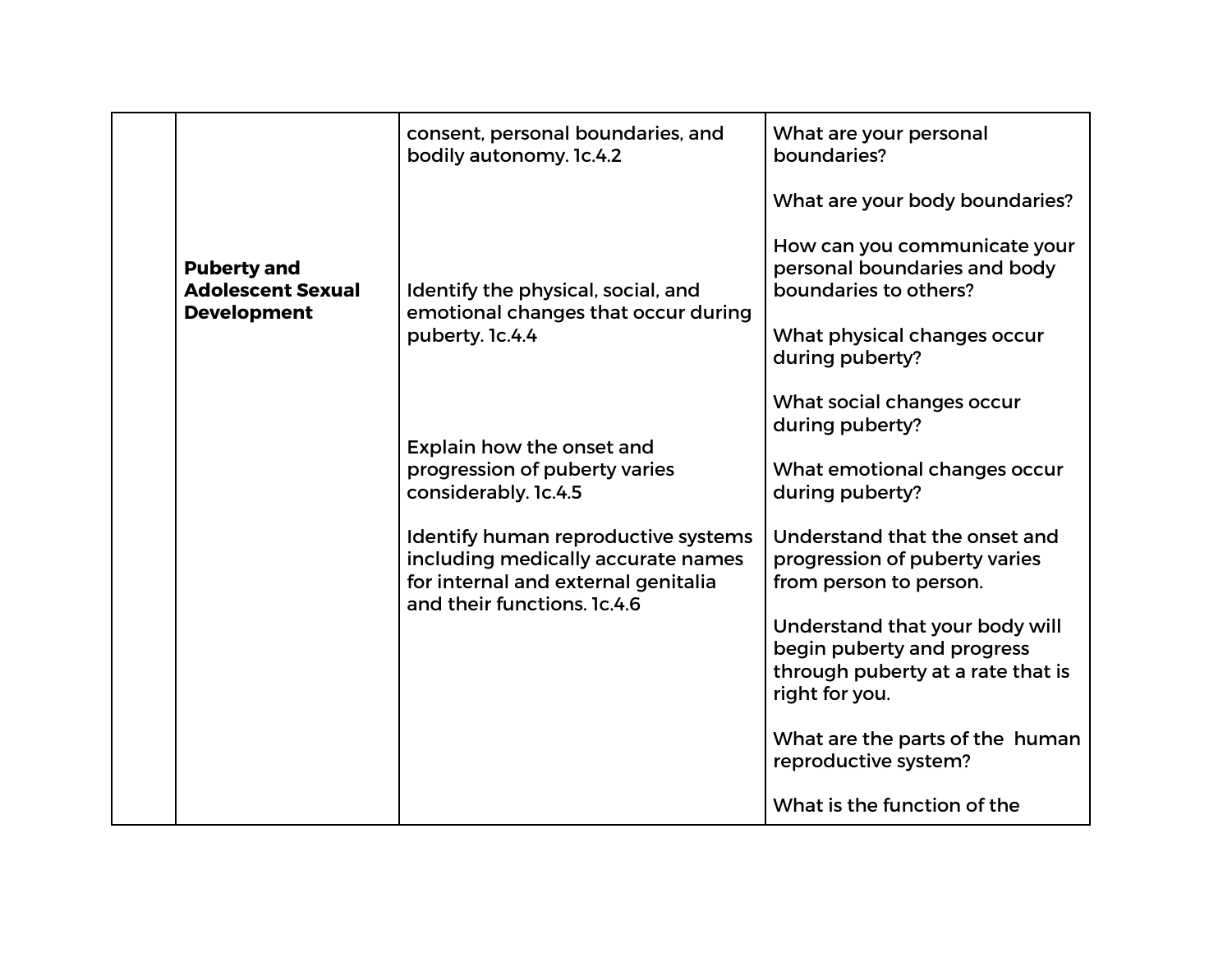|                                           |                                                                                                            | reproductive system?                                                                 |
|-------------------------------------------|------------------------------------------------------------------------------------------------------------|--------------------------------------------------------------------------------------|
| <b>Disease Prevention</b><br>and Control: |                                                                                                            |                                                                                      |
| <b>Hygiene</b>                            | Describe the benefits of personal<br>health care practices. If.4.1                                         | Why is it important to practice<br>personal hygiene?                                 |
|                                           |                                                                                                            | How can you take care of your<br>personal health care/body?                          |
| <b>Food and Illness</b>                   |                                                                                                            |                                                                                      |
|                                           | Describe how to keep food safe from<br>harmful germs including how to<br>avoid cross-contamination. If.4.2 | Why is it important to keep food<br>safe from harmful germs?                         |
|                                           |                                                                                                            | How can I wash and prepare<br>food in healthful ways?                                |
|                                           |                                                                                                            | How can I prevent cross-<br>contamination of foods when<br>preparing or store foods? |
| <b>Sleep</b>                              | Explain why sleep and rest are<br>important for proper growth and                                          | How can I reduce the germs in or<br>on my food?                                      |
|                                           | good health. If.4.3                                                                                        |                                                                                      |
| <b>Disease</b>                            |                                                                                                            | What is the importance of sleep<br>and rest?                                         |
|                                           | Identify symptoms that are                                                                                 |                                                                                      |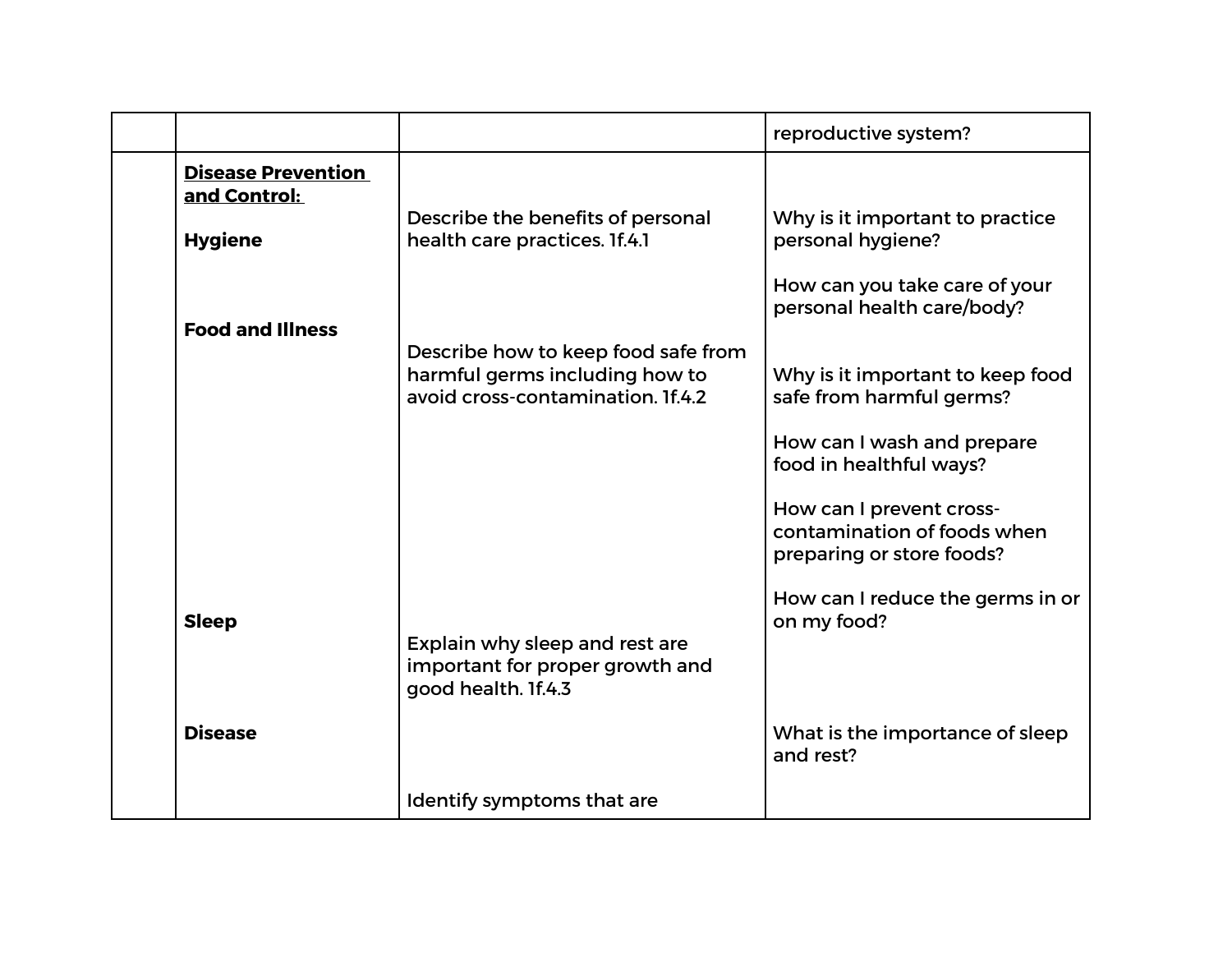|                     | associated with common childhood<br>chronic diseases or conditions such<br>as asthma, allergies, diabetes, and<br>others.1f.4.4 | What are symptoms of common<br>childhood disease, conditions,<br>and illnesses?<br>How can some common<br>childhood diseases, conditions,<br>and illnesses be prevented?<br>How can some common<br>childhood diseases, conditions,<br>and illnesses be treated? |
|---------------------|---------------------------------------------------------------------------------------------------------------------------------|-----------------------------------------------------------------------------------------------------------------------------------------------------------------------------------------------------------------------------------------------------------------|
| <b>Human Body</b>   | Explain the function and parts of the<br>skeletal system.                                                                       | What are the parts of the<br>digestive system?                                                                                                                                                                                                                  |
| <b>Body Systems</b> | Explain the function and parts of the<br>circulatory system.                                                                    | What is the function of the<br>muscular system?                                                                                                                                                                                                                 |
|                     | Explain the function and parts of the<br>digestive system.                                                                      | What are the parts of the<br>muscular system?                                                                                                                                                                                                                   |
|                     | Explain the function and parts of the<br>digestive system.                                                                      | What is the function of the<br>respiratory system?                                                                                                                                                                                                              |
|                     | Explain the function and parts of the<br>muscular system.                                                                       | What are the parts of the<br>respiratory system?                                                                                                                                                                                                                |
|                     | Explain the function and parts of the                                                                                           | How can you take care of each of                                                                                                                                                                                                                                |